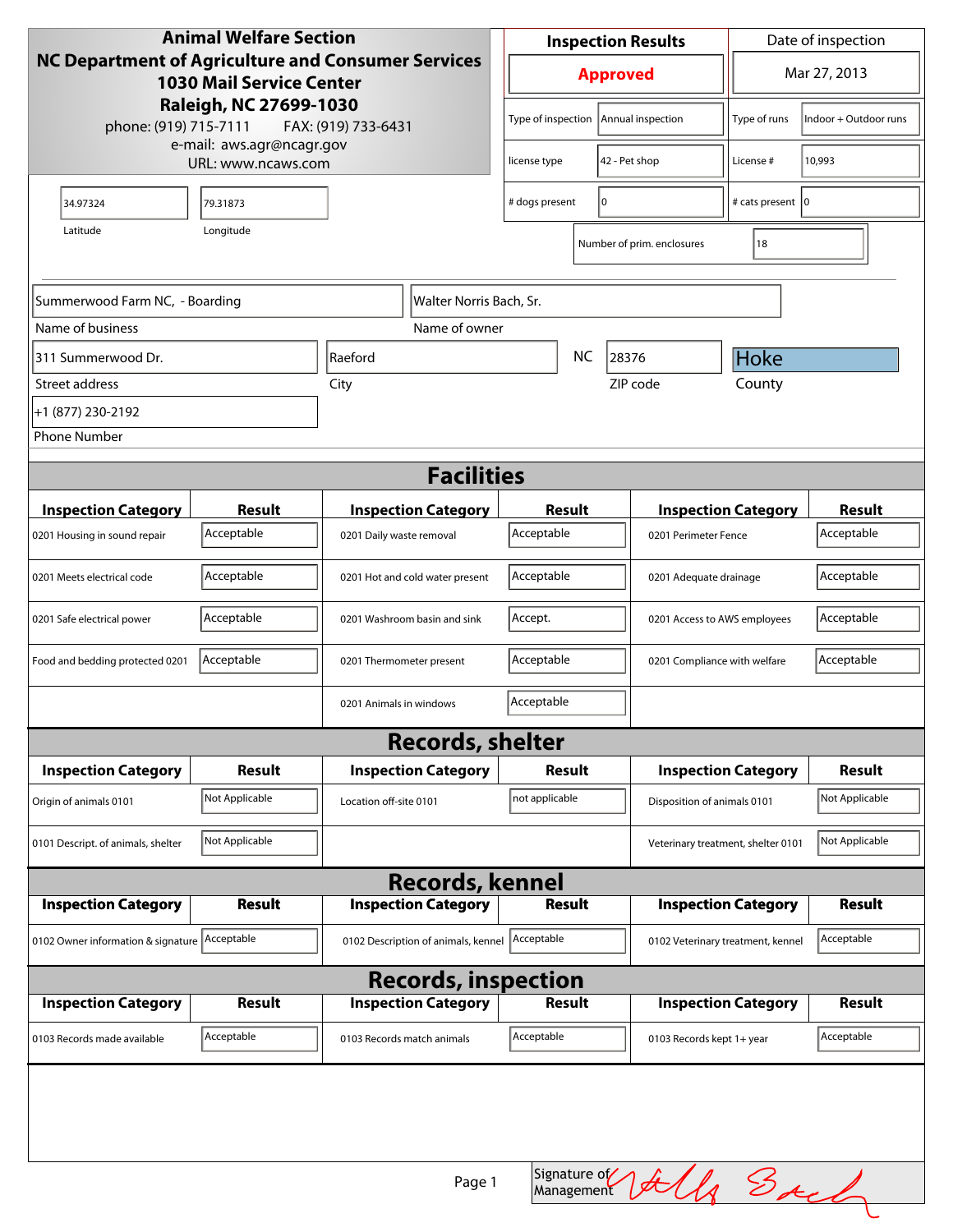| <b>Animal Welfare Section, NCDA&amp;CS</b>                                                                                      |                                                                   |                                    | Date of inspection<br><b>Inspection Results</b> |                                    |                                |                |  |
|---------------------------------------------------------------------------------------------------------------------------------|-------------------------------------------------------------------|------------------------------------|-------------------------------------------------|------------------------------------|--------------------------------|----------------|--|
| Inspection Report, continued                                                                                                    |                                                                   |                                    | <b>Approved</b>                                 |                                    |                                | Mar 27, 2013   |  |
|                                                                                                                                 | Summerwood Farm NC, - Board<br>Raeford<br>Walter Norris Bach, Sr. |                                    |                                                 |                                    | <b>NC</b>                      |                |  |
|                                                                                                                                 |                                                                   | <b>Indoor facilities</b>           |                                                 |                                    |                                |                |  |
| <b>Inspection Category</b>                                                                                                      | Result                                                            | <b>Inspection Category</b>         | Result                                          | <b>Inspection Category</b>         |                                | <b>Result</b>  |  |
| Acceptable<br>Acceptable<br>Acceptable<br>0202 Ambient temperature, indoor<br>0202 Ventilation, indoor<br>0202 Lighting, indoor |                                                                   |                                    |                                                 |                                    |                                |                |  |
| Acceptable<br>Acceptable<br>0202 Imperv./Sanitary surf., indoor<br>0202 Drainage, indoor                                        |                                                                   |                                    |                                                 |                                    |                                |                |  |
|                                                                                                                                 |                                                                   | <b>Outdoor facilities</b>          |                                                 |                                    |                                |                |  |
| <b>Inspection Category</b>                                                                                                      | Result                                                            | <b>Inspection Category</b>         | Result                                          | <b>Inspection Category</b>         |                                | Result         |  |
| 0203 Impervious surfaces, outdoor                                                                                               | Acceptable                                                        | 0203 Housing, 1 per animal         | Acceptable                                      | 0203 Protection from elements      |                                | Acceptable     |  |
| 0203 Owner advised, outdoor                                                                                                     | Not Applicable                                                    | 0203 Drainage, outdoor             | Acceptable                                      |                                    |                                |                |  |
| <b>Primary enclosures</b>                                                                                                       |                                                                   |                                    |                                                 |                                    |                                |                |  |
| <b>Inspection Category</b>                                                                                                      | Result                                                            | <b>Inspection Category</b>         | Result                                          | <b>Inspection Category</b>         |                                | <b>Result</b>  |  |
| 0204 Drainage prev. cross contam.                                                                                               | Acceptable                                                        | 0204 Fence height >= 5 feet        | Acceptable                                      | 0204 1:10 ratio, person: human     |                                | Not Applicable |  |
| 0204 Surf. impervious to moisture                                                                                               | Acceptable                                                        | 0204 Enclosure is escape proof     | Acceptable                                      | 0204 Cats, $>=$ 4 sq. ft. / adult  |                                | Not Applicable |  |
| 0204 Prevent contact with wood                                                                                                  | Acceptable                                                        | 0204 Solid resting surface         | Acceptable                                      |                                    | 0204 Cats, $<= 12$ / enclosure |                |  |
| 0204 Enclosures in sound repair                                                                                                 | Acceptable                                                        | 0204 Cats, raised resting surface  | Not Applicable                                  | 0204 Cats, 1 litter pan / 3 adults |                                | Not Applicable |  |
| 0204 Size of enclosure                                                                                                          | Not Applicable<br>Acceptable<br>0204 Dogs, supervision if > 4     |                                    |                                                 |                                    |                                |                |  |
| <b>Feeding</b>                                                                                                                  |                                                                   |                                    |                                                 |                                    |                                |                |  |
| <b>Inspection Category</b>                                                                                                      | <b>Result</b>                                                     | <b>Inspection Category</b>         | <b>Result</b>                                   | <b>Inspection Category</b>         |                                | <b>Result</b>  |  |
| 0205 Feeding, 1x / day, adult                                                                                                   | Acceptable                                                        | 0205 Feeding, 1 bowl / adult       | Acceptable                                      | 0205 Feeding, commercial food      |                                | Acceptable     |  |
| 0205 Feeding, bowl in good repair                                                                                               | Acceptable                                                        | 0205 Feeding, quality food         | Not Applicable                                  | 0205 Feeding, bowl is protected    |                                | Acceptable     |  |
| 0205 Feeding, 2x / day, young                                                                                                   | Acceptable                                                        |                                    |                                                 |                                    |                                |                |  |
| <b>Watering</b>                                                                                                                 |                                                                   |                                    |                                                 |                                    |                                |                |  |
| <b>Inspection Category</b>                                                                                                      | <b>Result</b>                                                     | <b>Inspection Category</b>         | <b>Result</b>                                   |                                    |                                |                |  |
| 0206 Watering, continuous access                                                                                                | Acceptable                                                        | 0206 Watering, bowl in good repair | Acceptable                                      |                                    |                                |                |  |
| Sanitation/Employees/Classification & Separation                                                                                |                                                                   |                                    |                                                 |                                    |                                |                |  |
| <b>Inspection Category</b>                                                                                                      | <b>Result</b>                                                     | <b>Inspection Category</b>         | <b>Result</b>                                   | <b>Inspection Category</b>         |                                | <b>Result</b>  |  |
| 0207 Waste removal 2x / day                                                                                                     | Acceptable                                                        | 0207 Grounds overgrown             | Acceptable                                      | 0207 Young given social interact.  |                                | Acceptable     |  |
| 0207 Animals removed while clean                                                                                                | Acceptable                                                        | 0207 Pest Control                  | Acceptable                                      | 0207 Species separated             |                                | Acceptable     |  |
|                                                                                                                                 |                                                                   |                                    |                                                 |                                    |                                |                |  |

When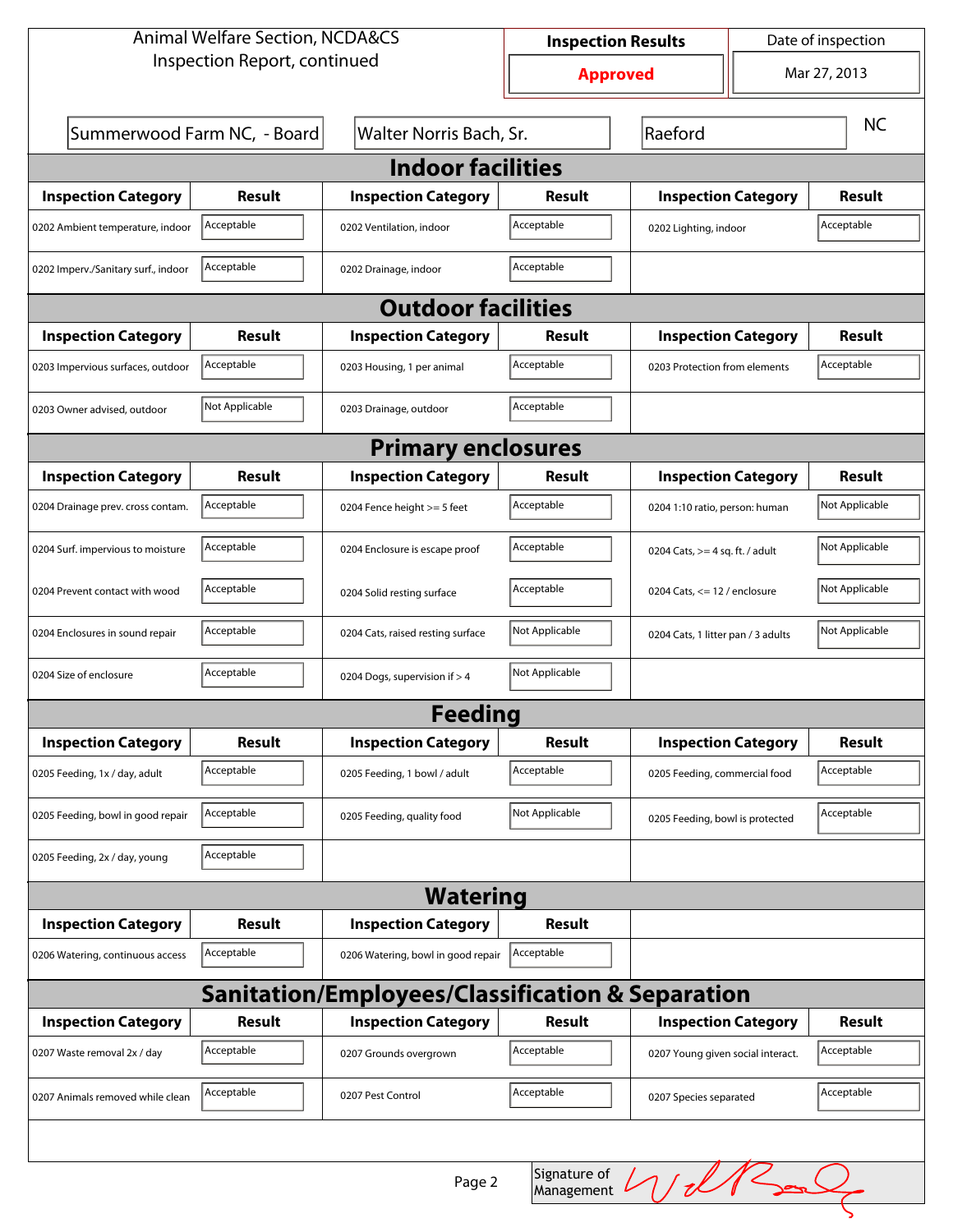| <b>Animal Welfare Section, NCDA&amp;CS</b>                                                                                                                                                                                                            |                |                                                                         | Date of inspection<br><b>Inspection Results</b> |                                  |  |                |  |
|-------------------------------------------------------------------------------------------------------------------------------------------------------------------------------------------------------------------------------------------------------|----------------|-------------------------------------------------------------------------|-------------------------------------------------|----------------------------------|--|----------------|--|
| Inspection Report, continued                                                                                                                                                                                                                          |                | <b>Approved</b>                                                         |                                                 | Mar 27, 2013                     |  |                |  |
| Summerwood Farm NC, - Board<br>Walter Norris Bach, Sr.                                                                                                                                                                                                |                |                                                                         |                                                 | Raeford                          |  | <b>NC</b>      |  |
|                                                                                                                                                                                                                                                       |                | <b>Sanitation/Employees/Classification &amp; Separation (continued)</b> |                                                 |                                  |  |                |  |
| <b>Inspection Category</b>                                                                                                                                                                                                                            | <b>Result</b>  | <b>Inspection Category</b>                                              | <b>Result</b>                                   | <b>Inspection Category</b>       |  | Result         |  |
| 0207 Enclosure sanitized 2x / day                                                                                                                                                                                                                     | Acceptable     | 0207 Number of employees                                                | Acceptable                                      | 0207 Isolation area & signage    |  | Acceptable     |  |
| 0207 Method of sanitation                                                                                                                                                                                                                             | Acceptable     | 0207 Females in estrus, separated                                       | Not Applicable                                  | 0207 Long term care program      |  | Not Applicable |  |
| 0207 Build./grnds., clean & repair                                                                                                                                                                                                                    | Acceptable     | 0207 Owner perm, commingling                                            | Not Applicable                                  | 0207 Animals confined            |  | Acceptable     |  |
|                                                                                                                                                                                                                                                       |                | 0207 Young with dam                                                     | Not Applicable                                  |                                  |  |                |  |
|                                                                                                                                                                                                                                                       |                | <b>Veterinary Care</b>                                                  |                                                 |                                  |  |                |  |
| <b>Inspection Category</b>                                                                                                                                                                                                                            | <b>Result</b>  | <b>Inspection Category</b>                                              | <b>Result</b>                                   | <b>Inspection Category</b>       |  | Result         |  |
| 0210 Program of veterinary care                                                                                                                                                                                                                       | Acceptable     | 0210 Daily observation of animals                                       | Acceptable                                      | 0210 Rabies vaccination          |  | Acceptable     |  |
| 0210 Veterinary care when needed                                                                                                                                                                                                                      | Acceptable     |                                                                         |                                                 |                                  |  |                |  |
| <b>Vehicles</b>                                                                                                                                                                                                                                       |                |                                                                         |                                                 |                                  |  |                |  |
| 0301 Vehicles mechanically sound                                                                                                                                                                                                                      | Not Applicable | 0301 Fresh air and ventilation                                          | Not Applicable                                  | 0301 Cargo area clean            |  | Not Applicable |  |
| <b>Primary Enclosure Used in Transportation</b>                                                                                                                                                                                                       |                |                                                                         |                                                 |                                  |  |                |  |
| <b>Inspection Category</b>                                                                                                                                                                                                                            | Result         | <b>Inspection Category</b>                                              | Result                                          | <b>Inspection Category</b>       |  | Result         |  |
| 0302 Construction of enclosure                                                                                                                                                                                                                        | Not Applicable | 0302 Age and species separated                                          | Not Applicable                                  | 0302 Size of transport enclosure |  | Not Applicable |  |
| Not Applicable<br>0302 Enclosure clean & sanitized                                                                                                                                                                                                    |                |                                                                         |                                                 |                                  |  |                |  |
| <b>Transportation: Food and Water</b><br><b>Transportation: Care</b>                                                                                                                                                                                  |                |                                                                         |                                                 |                                  |  |                |  |
| <b>Inspection Category</b>                                                                                                                                                                                                                            | Result         |                                                                         |                                                 | <b>Inspection Category</b>       |  | <b>Result</b>  |  |
| 0303 Food & water during transport                                                                                                                                                                                                                    | Not Applicable |                                                                         |                                                 | 0304 Observation of animals      |  | Not Applicable |  |
| Narrative Explanation, if needed                                                                                                                                                                                                                      |                |                                                                         |                                                 |                                  |  |                |  |
| Purpose of today's visit is for the facilities annual inspection, no animals are being boarded at time of my visit.                                                                                                                                   |                |                                                                         |                                                 |                                  |  |                |  |
| Facilities are clean and kept to AWA Standards.                                                                                                                                                                                                       |                |                                                                         |                                                 |                                  |  |                |  |
|                                                                                                                                                                                                                                                       |                |                                                                         |                                                 |                                  |  |                |  |
|                                                                                                                                                                                                                                                       |                |                                                                         |                                                 |                                  |  |                |  |
|                                                                                                                                                                                                                                                       |                |                                                                         |                                                 |                                  |  |                |  |
|                                                                                                                                                                                                                                                       |                |                                                                         |                                                 |                                  |  |                |  |
|                                                                                                                                                                                                                                                       |                |                                                                         |                                                 |                                  |  |                |  |
| check here if additional pages of narrative are attached<br>Digitally signed by E.Garner                                                                                                                                                              |                |                                                                         |                                                 |                                  |  |                |  |
| Digital signature of inspector E.Garner<br>DN: cn=E.Garner, o=AWS, ou=NCAGR,<br>email=elizabeth.garner@ncagr.gov,<br>(disregard if report has 4 pages)<br>check here if a euthanasia inspection form is attached<br>Date: 2013.03.27 12:45:47 -04'00' |                |                                                                         |                                                 |                                  |  |                |  |
| Signature of<br>Page 3<br>Management /                                                                                                                                                                                                                |                |                                                                         |                                                 |                                  |  |                |  |